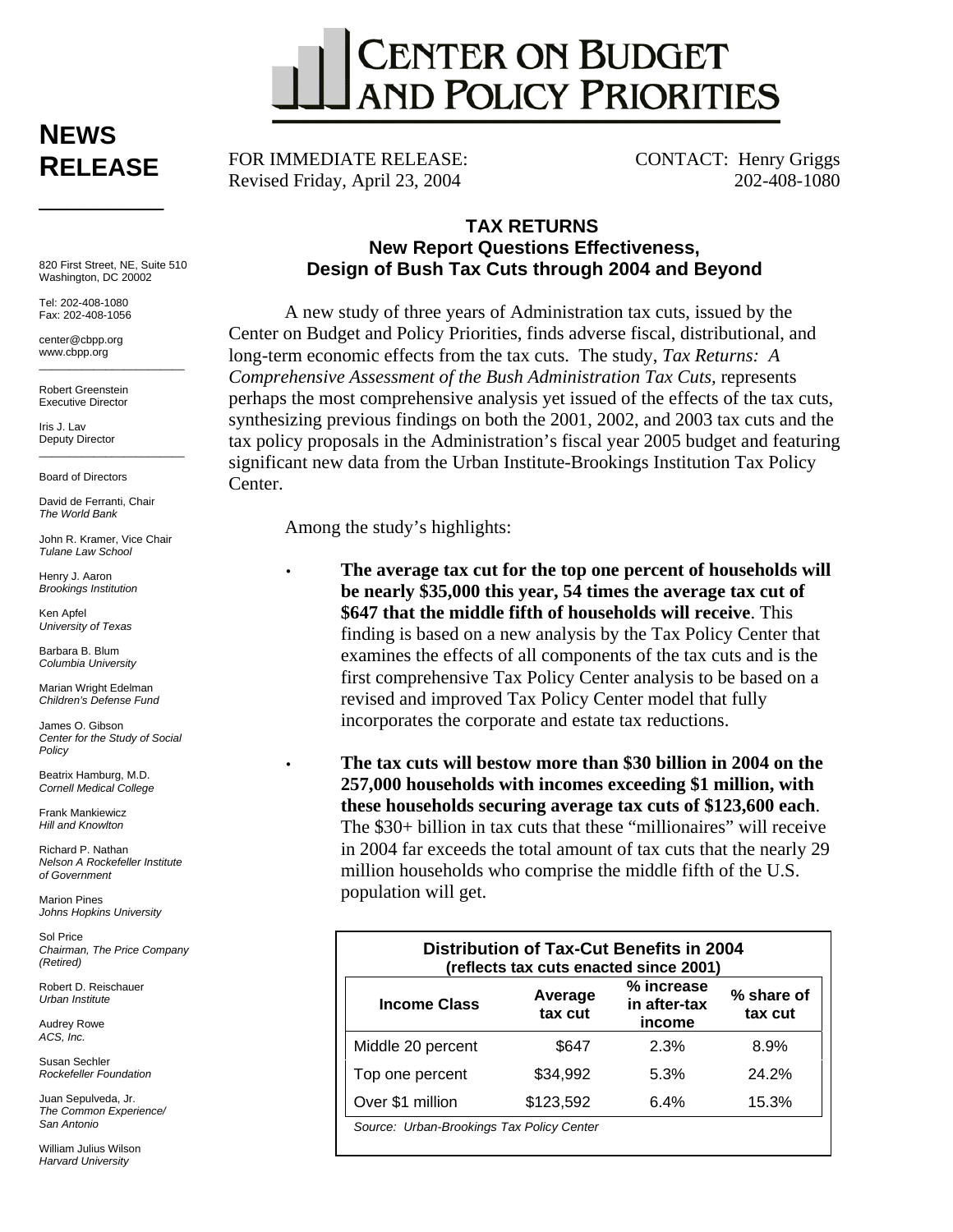- **The tax cuts were not well designed to stimulate a weak economy.** Only eight to 14 percent of the 2003 tax-cut package, which was promoted as being necessary to boost economic recovery, consists of high "bang-for-the-buck" tax cuts that will be provided by the end of fiscal year 2004. (A high bang-for-thebuck proposal is one that increases economic "demand" in the short term by more than one dollar for each dollar of lost tax revenue.) The tax cuts consequently have produced significantly less economic stimulus than could have been provided for the same (or less) budgetary cost. The failure of policymakers to design and enact more effective stimulus measures has likely contributed to job creation being more meager during this recovery than in other recoveries since the end of World War II.
- **From 2005 through 2014, the increased interest payments on the debt that will result from the tax cuts will amount to approximately \$1.1 trillion**, if the tax cuts are made permanent and the other tax-cut proposals in the Administration's fiscal year 2005 budget are enacted. The interest payments would reach \$218 billion in 2014.
- **Without the tax cuts, deficits would be modest over the next ten years and be below \$100 billion in 2014**. By contrast, with the Administration's tax-cut policies, the deficit is likely to grow to approximately \$677 billion by 2014.

"The tax cuts have contributed to federal revenues, measured as a share of the economy, dropping to



their lowest level since the Truman Administration, and have conferred the greatest benefits on households at the highest income levels," said Isaac Shapiro, senior fellow at the Center on Budget and Policy Priorities and co-author of the study. "The tax cuts also have produced less economic stimulus and job growth than could have been accomplished with the same or even lesser amounts of resources, because the tax cuts were poorly designed to respond to the economic slump."

Shapiro added: "The problems that the tax cuts pose are likely to grow more severe if the tax cuts are made permanent, since the persistent, large deficits to which they would be a major contributing factor are likely to slow future economic growth, saddle future generations with sizable interest payments on a greatly enlarged national debt, and leave the nation ill-prepared for the retirement of baby boomers."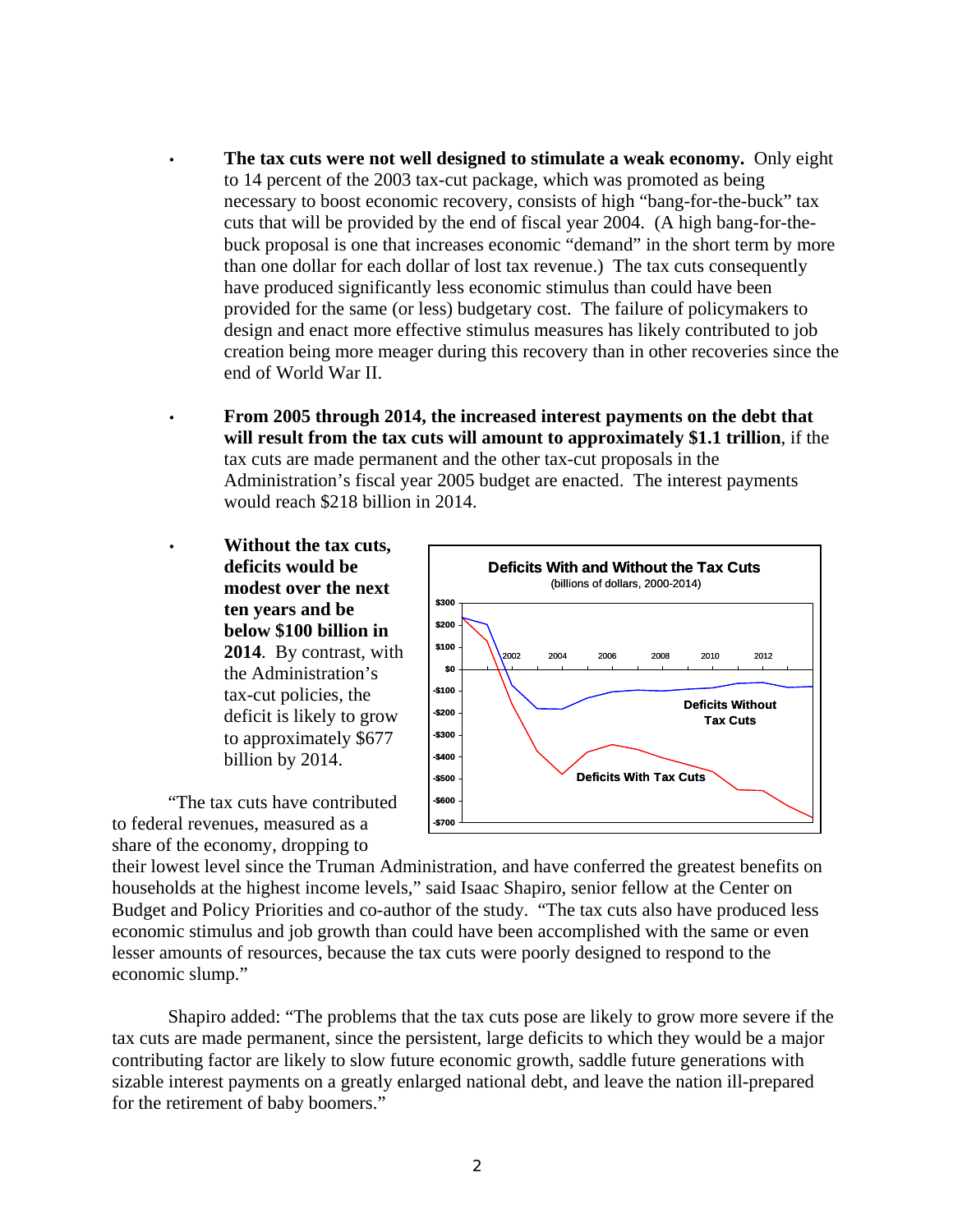Other significant findings from the study include the following.

#### **Bulk of Middle-Class Tax Cuts Could Have Been Provided at One-Third the Cost**

The tax cuts enacted over the past three years include three major "middle-class" provisions: the provisions establishing the 10 percent tax bracket, expanding the Child Tax Credit, and providing tax relief to married couples. These three tax cuts were enacted in 2001 and became fully effective in 2003, when their implementation was accelerated.

These three provisions provide substantial help to the broad middle class. These measures also provide significant tax benefits to high-income households. The middle fifth of households will receive an average tax cut of \$547 in 2004 from these provisions. The top one percent of households will receive an average tax cut of \$1,320 from these measures.

But the distribution of tax benefits under the *other* tax-cut provisions enacted in the past three years is far less evenly distributed. The new Tax Policy Center data show that the top one percent of households will receive an average tax cut in 2004 of \$33,700 from the other tax-cut provisions. By contrast, the middle fifth of households will receive an average tax cut of just \$100 from these other provisions.

The study also finds that these three middle-class provisions would account for only about one-third of the cost of the tax cuts when the Administration's tax cuts were fully in effect. The bulk of the tax-cut benefits that the middle class will receive thus could have been provided for about one-third of the long-term cost that the Treasury will bear if the Administration's full tax-cut agenda is enacted, with nearly all of the recent tax cuts being made permanent and some new tax cuts being added on top.

#### **Long-Term Costs and Distributional Effects**

If the Administration's tax-cut agenda is approved (and relief from the swelling Alternative Minimum Tax is continued, as most observers expect it will be), future costs will be extremely large.

- Over the 10-year period from 2005 through 2014, the tax cuts will increase federal deficits by nearly \$4 trillion. This includes the cost of the increased interest payments that will have to be paid on the national debt.
- Over the next 75 years, the cost of the tax cuts would be more than three times the size of the Social Security shortfall, and larger than the shortfalls in the Social Security and Medicare Hospital Insurance trust funds combined.

As uneven as the distribution of the tax cuts is in 2004, the distribution will become still more uneven over time. The tax cuts of greatest benefit to the middle class already are fully in effect. Some of the tax cuts of most benefit to high-income households, however — such as the elimination of the estate tax — are only partly in effect now or have not yet begun to take effect.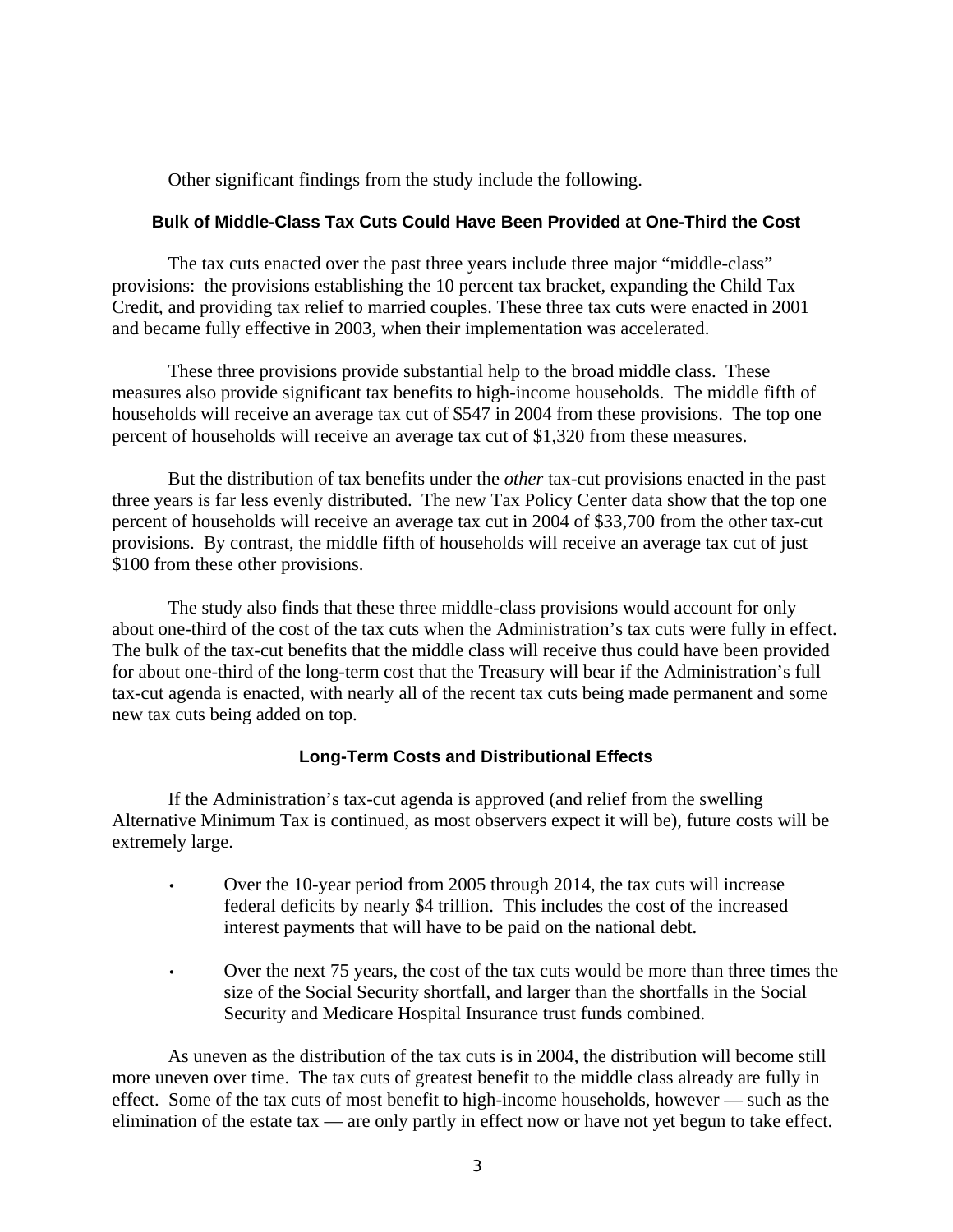## **The Very Well-Off: Big Winners on Two Fronts**

In addition to the large tax cuts they are now receiving, high-income households secured huge gains in income in the 1980s and 1990s. Just-released Congressional Budget Office data for the years from 1979-2001, the most comprehensive data available on recent changes in incomes and taxes for different income groups, show:

- The average after-tax income of the top one percent of the population more than doubled over this period, rising from \$294,300 in 1979 to \$703,100 in 2001, an increase of 139 percent. (These figures are adjusted for inflation.)
- By contrast, the average after-tax income of households that make up the middle fifth of the U.S. population rose \$6,300, or 17 percent, during this period. The average after-tax income of the poorest fifth of households rose \$1,100, or eight percent.

### **Jobs and Economic Growth**

Job growth during this recovery might have lagged well behind that of previous recoveries even if recent economic policies had been better designed. Nonetheless, the unusually poor job growth of the past couple of years suggests the Administration's tax cuts have fallen well short of accomplishing one of their stated goals.

- Employment remains substantially below its level at the start of the downturn, a development unparalleled this far into a post-World War II recovery. Substantial job growth typically occurs by this point.
- The Economic Policy Institute has compared actual job growth since the summer of 2003 to the level of job growth the Administration predicted would occur with passage of the 2003 tax cut. The Administration predicted that with passage of that measure, 5.5 million jobs would be created in the 18 months from June 2003 through December 2004. Employment figures through March 2004, however, indicate that in the first half of this 18-month period, only 689,000 jobs were created. This amounts to just 13 percent of the Administration's jobs projection.

Overall economic growth also has been below par. Whether measured from the start of the recession or the end of the recession, the economy has grown more slowly in the past few years than it grew, on average, at comparable stages of other post-World War II recoveries.

#### **The Administration's Story**

The Administration has highlighted the tax-cut benefits the middle class has received and also has promoted its tax cuts as being highly beneficial to groups such as small business owners. The Center's study finds much of the information the Administration has put forward on these matters has been selective or misleading. As one example, President Bush has often cited the "average" tax cut that American families are receiving. The large majority of families, however,